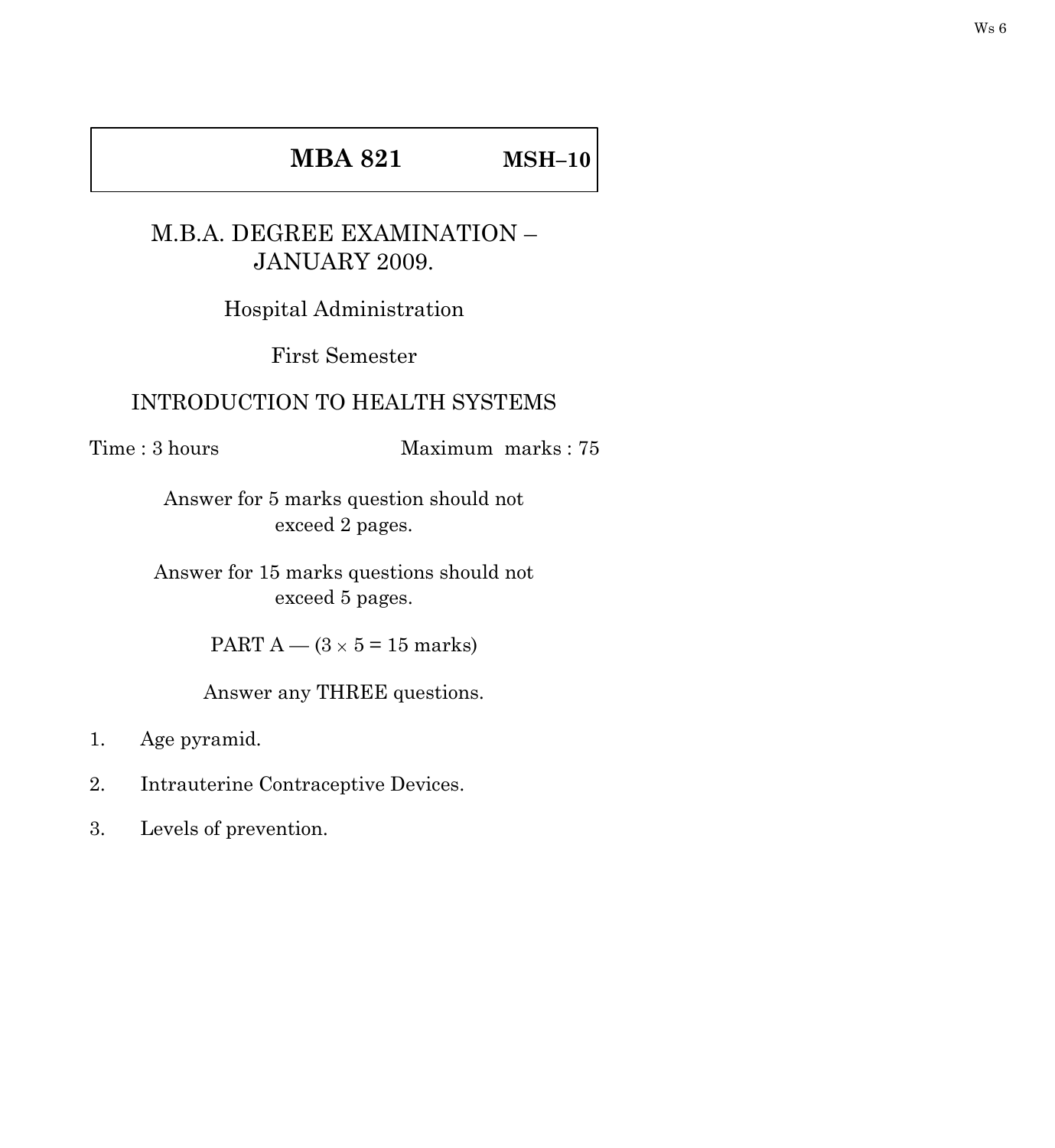4. Define community medicine.

5. WHO.

PART B —  $(4 \times 15 = 60$  marks)

Answer any FOUR questions.

6. Describe demographic cycle. Describe the various stages with examples.

7. What are the methods of family planning that are available in India? Classify them and discuss their mode of action.

8. Classify epidemiological methods. Describe the case-control study in detail.

9. Describe epidemiology of measles. Discuss the prevention and control measures you will take in the community.

10. Describe the web of causation for chronic disease selecting a suitable example and discuss the control measures based on it.

2 **MBA 821**